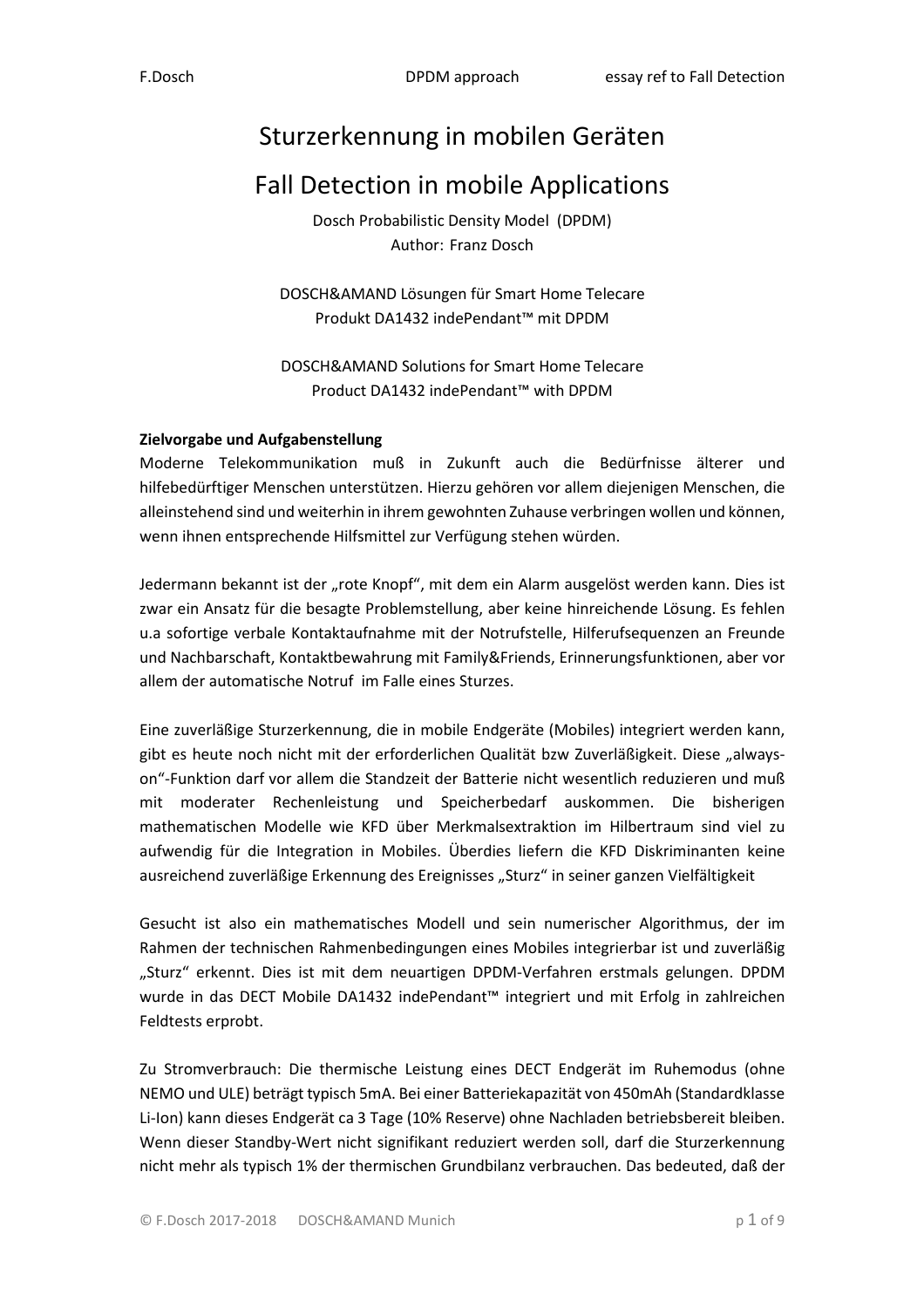zusätzliche mittlere Stromverbrauch durch die Sturzerkennung maximal 50µA betragen darf. Das wären in 3 Tagen 350µAh, also 1% der Ladekapazität der Batterie inkl. der besagten Reserve. Die detaillierten Daten des DPDM-Verfahrens sind am Ende des Aufsatzes zu finden.

### **Introduction**

In near future modern-style telekommunication must also meet the necessities of elderly and handicapped people. For example, solutions are requested for elderly persons who want to live at home even if they are alone. In principle this is possible if adequate auxiliary means are available and utilisable.

Well-known the "red button" which can be pressed for executing alarm to a professional service center. Although a pure alarm button is a basic way of looking at this problem, it is not an adequate nor a sufficient solution. Missing features are instant verbal contact to emergency contact, maintaining the contact with family&friends, reminder functions and most notably, a reliable Fall Detection with automatic alarm handling.

Up to now a reliable Fall Detection integrated in Telecommunication Mobiles is not available, at least not with necessary quality and trustworthiness. Fall Detection as always-on-function must not reduce the battery's standby time and must be executed with moderate processor performance and memory. The classics as KFD (Kernel-Fisher-Discriminates) which use extraction of properties via Hilbert space are by far to complex and computational intensive for being integrated in the limited available environment of a mobile device. Moreover KFD discriminates do not deliver reliable verdicts "fall detected" in the face of diversity of falls

Wanted: Mathematical model and its numeric algorithm which can be integrated in mobile devices (DECT, GSM/LTE) with ultra low power consumption, but even so can work and detect "falls" reliably. The recently developed DPDM method can be such candidate. DPDM has been integrated into DECT device DA1432 indPendant™ and subject to numerous field trials. The results have been promising.

regarding Power Consumption: In IDLE mode the thermal Amps consumption of a DECT device is typically 5mA. Assumed a Li-Ion battery supplies 450mAh, this device can stay alive for ca 3 days including 10% reserve to avoid deep discharge. If such standby time should not be significantly reduced, an applicable Fall Detection must not take more than 1% of idle mode consumption which means 50µA in average or 350µAh within 3 days. Please read the technical details of the DPDM method at the end of this essay.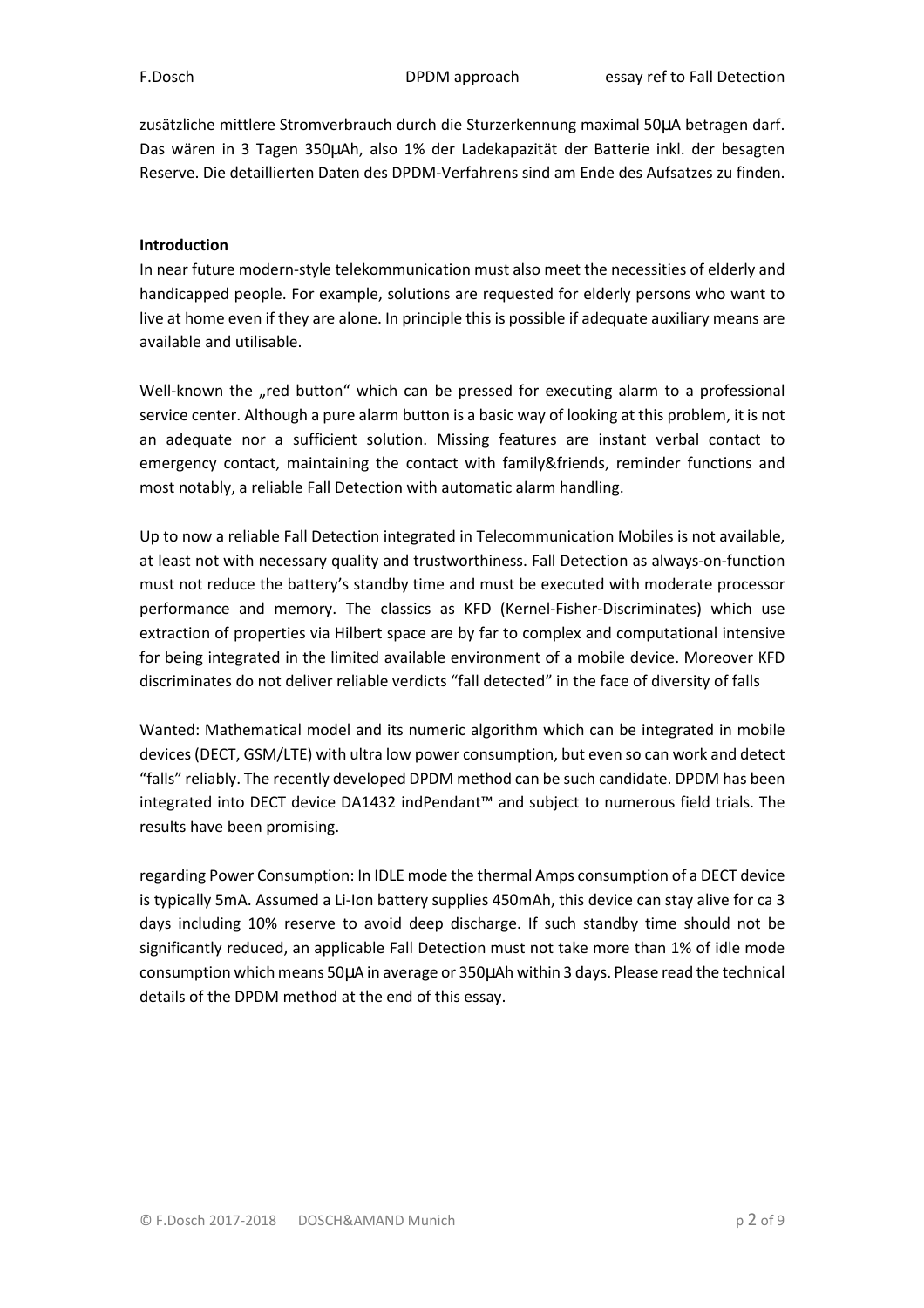### **Why methods as KFD cannot solve this problem**

The essential task in the requested data processing is to separate two disjoint, finite subsets  $X_i$  and  $X_k$  of a Euclidean space R<sup>m</sup> through a hypersurface H  $\subset$  R<sup>m</sup> whereas in our problem  $X_i$ shall represent "no fall" subset and  $X_k$  "fall" subset. KFD comes into favor for solving this problem as it has the flexibility of a nonparametric model using kernel mixture, while its implementation algorithm uses a parametric notion via kernel machine. The KFD has been emerging from the machine learning community and can be linked to classical results of discrimination of Gaussian processes in Hilbert space.

What is the fundamental fragmentariness of KFD as an algorithm for binary classifications : Based on historical data a prediction process must be calibrated (conditioned, learn mode). For new data values, a KFD process shall be capable to predict, if they belong to class  $X_i$  or  $X_k$ . This principle however requires that calibration data must be comprehensive enough to extract respective features for a reliable projection pursuit. In other words: How voluminous and representative must be the calibration data for "fall detection" to deliver a reliable best likelyhood estimate for "fall detection"? In practice of fall detection, such calibrations are always imperfect in the face of diversity of falls.

### **How does KFD work mathematically (Kernel Fisher Discriminant) ?**

References: (1), (2), (3)

A Fisher linear discriminant is a vector  $\boldsymbol{\omega}$  that maximizes

$$
J(\omega) = \frac{w^T S_B w}{w^T S_M w}
$$

where the between-class and within-class scatter matrices are defined by

$$
S_B = \sum_{c}^{n} (N_c (\mu_c - \mu) (\mu_c - \mu)^T) \quad \text{and} \quad S_M = \sum_{c}^{n} \sum_{i>c}^{m} ((x_i - \mu_c) (x_i - \mu_c)^T)
$$

Where  $\mu$  is the mean of the  $x_i$  and  $\mu_c$  is the mean of the  $x_i$  within class  $c$ .

The matrix  $S_B$  defines the data of a feature space which must be generated as data set from fall detection calibaration space. The limits of the most likelyhood estimations is defined by the fact that *S<sup>B</sup>* will always be imperfect in fall detection data space.

It is commonly known that linear discriminants are not complex enough to separate data sets effectively. To deal with nonlinear separations, we consider a mapping  $\Phi$  from sample space into **X** a feature space **F**. Assuming that the Fisher linear discriminant  $\omega$  in **F** can be expressed as a linear combination of sample points in *F*, this requires

$$
\omega = \sum_{i=1}^{m} (a_i \phi(X_i))
$$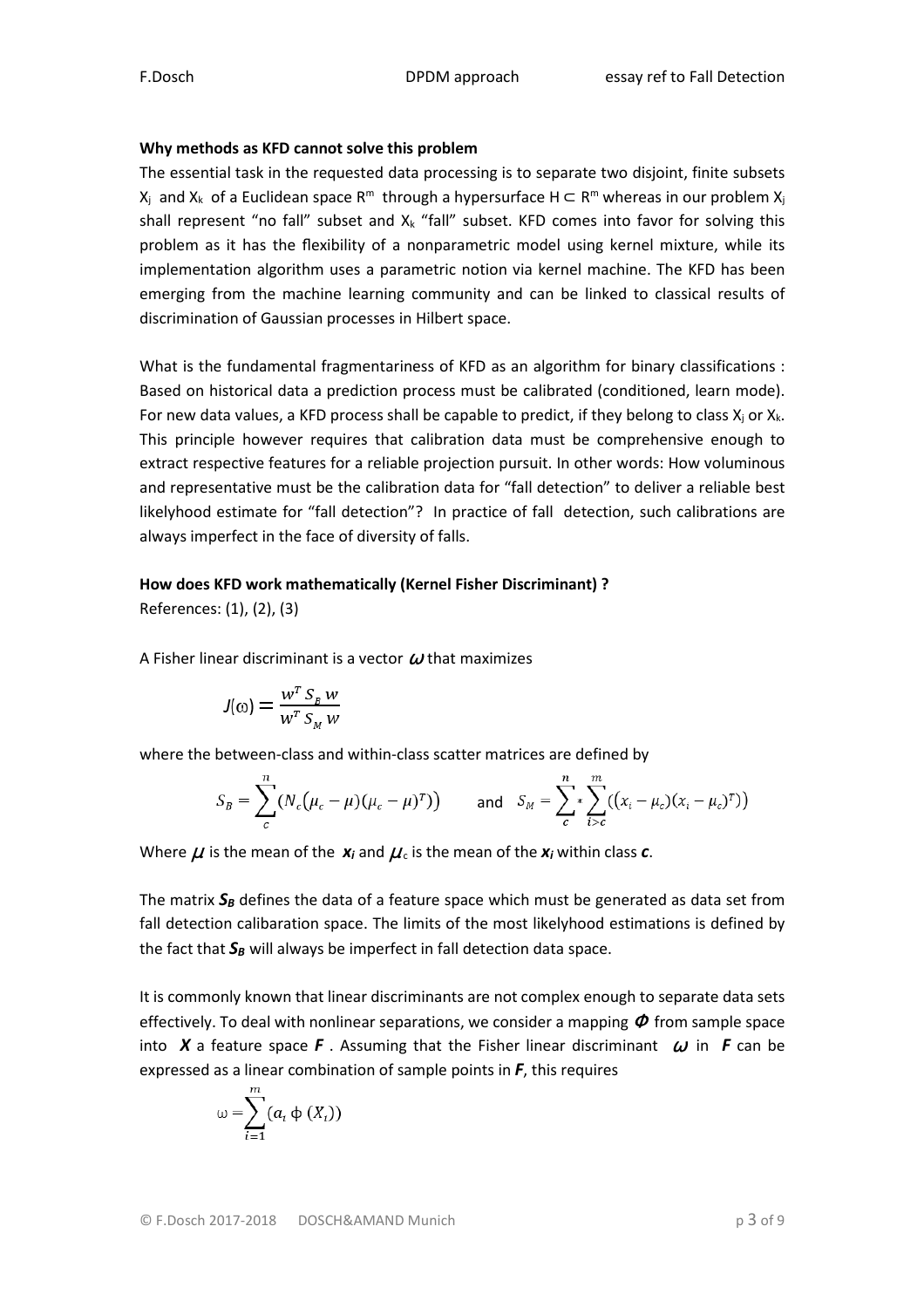In terms of  $\alpha$ , the objective function  $J(\alpha)$  now reads

$$
J(\alpha) = \frac{a^T \phi S_B a}{a^T \phi S_M a}
$$

The between-class scatter is now given by

$$
(\varphi S_{\beta}) = (M_1 \cdot M_2)(M_1 \cdot M_2)^T \quad \text{with} \quad (M_i)_j = 1/l_j \sum_{i>c}^m < \varphi(x_j), \varphi(x_k) >
$$

Where  $M_i$  is a vector of length  $I = I_1 + I_2$  and  $\langle \phi(x_i), \phi(x_k) \rangle$  represents the inner product between data points in the new feature space *F* which represents the data points of the predicted fall detected.

The within-class scatter is given by

$$
(\varphi S_M) = K_1 (I - I_1) K_1^T + K_2 (I - I_2) K_2^T \text{ with } K_i = (< \varphi(x_i), \varphi(x_i)>)
$$

Where  $I_{ij}$  is a matrix with all entries set to  $1/I_j$  and  $K_i$  is a matrix of inner products in feature space of dimensions *(l x li)* .

The computation of

$$
J(\alpha) = \frac{a^T \phi S_B a}{a^T \phi S_M a}
$$

needs complex matrix operation for

$$
(\Phi S_{B}) = (M_{1} \cdot M_{2})(M_{1} \cdot M_{2})^{T} \quad \text{and} \quad (M_{i})_{j} = 1/l_{j} \sum_{i>c}^{m} < \Phi(x_{j}), \Phi(x^{j}) >
$$
  

$$
(\Phi S_{M}) = K_{1} (I - I_{1}) K_{1}^{T} + K_{2} (I - I_{2}) K_{2}^{T} \text{ and } K_{j} = (< \Phi(x_{j}), \Phi(x^{j}) >)
$$

for all events triggered by a data source e.g. acceleration sensor. A precondition is the representative matrix *Ki* for the feature space which means the learning extracts of fall events. This overvall complexity could not be implemented in a standard DECT device as DA1432 indePendant™ without adding dedicated processor chipset with MathLab performance capability and adequate memory space. Such technical approach would also violate the target for minimal power consumption of max 50µA. Moreover the computation of

$$
J(\alpha) = \frac{a^T \phi S_B a}{a^T \phi S_M a}
$$

would always be imperfect due to a non-consistent feature space  $K_i$ . The conclusion is: KFD is a non-desirable effort for non-ideal results regarding fall detection in mobile devices.

Therefore KFD principles have not been considered for DA1432 indePendant™, but a dedicated new method which has been named DPDM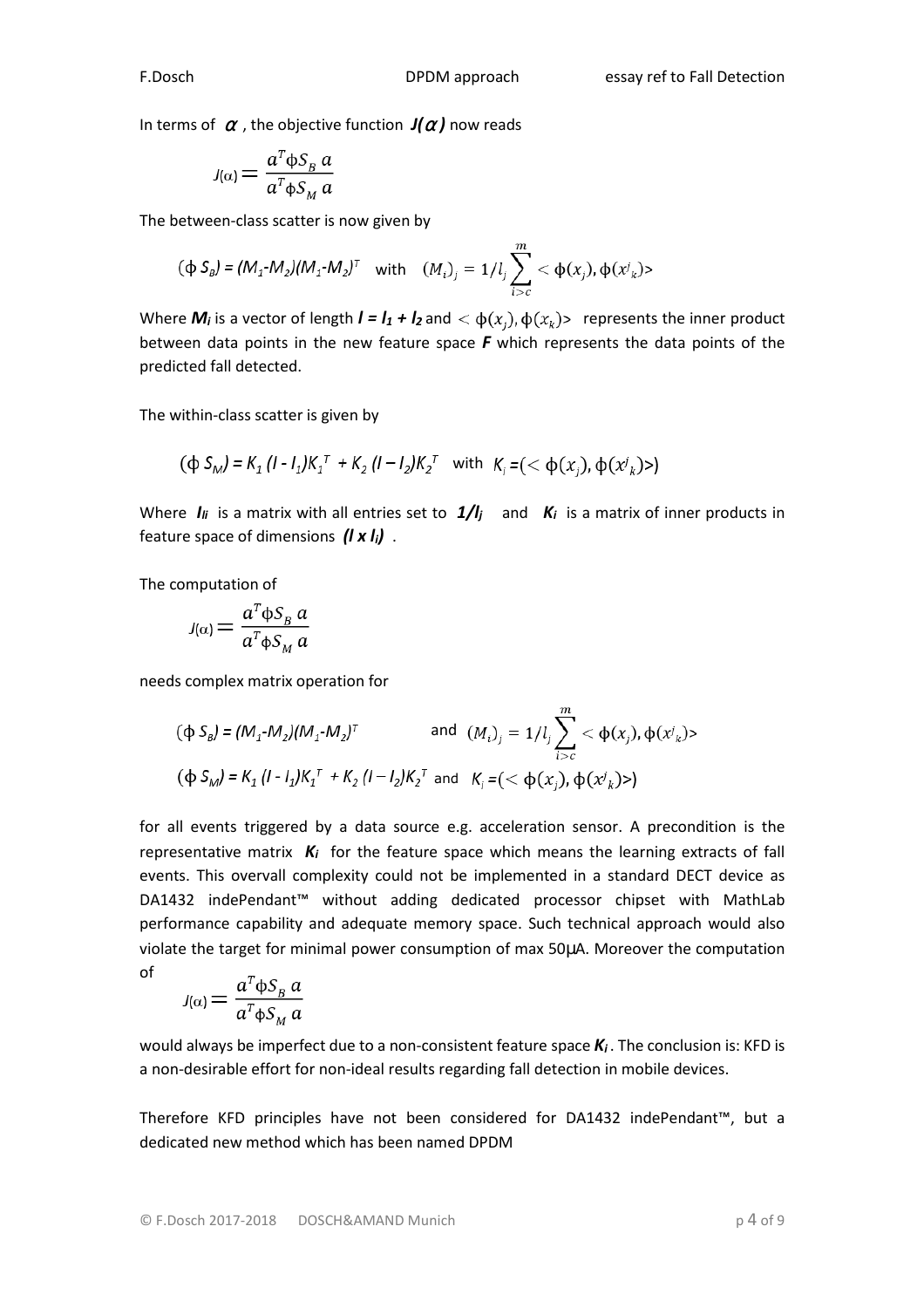Let's use a different approach which also applies a best-likelyhood estimation but based on terms of probabilistic density model and full data integrity with respect to any applicable event.

## **Dosch Probabilistic Density Model (DPDM)**

### **A) Fundamentals**

The DPDM approach has learned a lesson from Kernel Prediction Models: Find a mathematical model with data space integrity ! This sounds quite irrealistic, but DPDM will show, it is not. We have learned from KFD that the data space matrix

$$
(0) \qquad {\Phi S_M} = K_1 (I - I_1) K_1^T + K_2 (I - I_2) K_2^T
$$

will always be incomplete with respect to the enormous variety and diversity of fall events as training data space for KFD most likelyhood estimation.

DPDM will use a data space for predicted fall detection  $\{ \Phi S_{M} \}$ 

(1) 
$$
\{\Phi S_p\} + \{\Phi S_M\} + \{\Phi S_D\} + \{\Phi S_U\} = \{\Phi \mathfrak{E}\} = 1
$$
 ("1" => means: data integrity !)

(2) 
$$
\{\Phi S_M\} = |1 - \{\Phi S_P\} + \{\Phi S_D\} + \{\Phi S_U\}|
$$

 $\{\Phi S_{\mu}\}\$  is the prediction of "fall detected" based on data space integrity. This is the major advantage compared to kernel prediction models based on imperfect conditioning datas for the identical data space.

### **B) Processing tri-axial acceleration data**

The outputs of a tri-axial accelerometer are

$$
\textbf{(3)} \qquad \left\{ (s_x)^k = \sum_{k=0}^n s_x \, \Delta t_k \right\} \; \left\{ (s_y)^k = \sum_{k=0}^n s_y \, \Delta t_k \right\} \; \left\{ (s_z)^k = \sum_{k=0}^n s_z \, \Delta t_k \right\}
$$

for axis x, y, z

and *k = 1…n* where *n* is the number of samples

and  $\Delta t_k = \Delta t$  = const = 5ms (sampling rate for given tri-axial sensor chipset) (more technical details about applied HW is available at the end of this essay) The range of values for *sx, xy, s<sup>z</sup>* are

 $S_{x}$ *min* =  $S_{y}$ *min* =  $S_{z}$ *min* = 0

 $s_{x \text{max}} = s_{y \text{max}} = s_{z \text{max}} = +/-16$  (relevant to applied technology and setup)

The device is in IDLE state if

$$
s_x = s_y = 0
$$
 and  $s_z = 1 = g_0 = g/g_e$  whereas  $g_e = 9.81 \text{ m/s}^2$   
or following (4) and (5) below :  $\{(s)^k = (s)^{k_2}\} = 1$  in IDLE state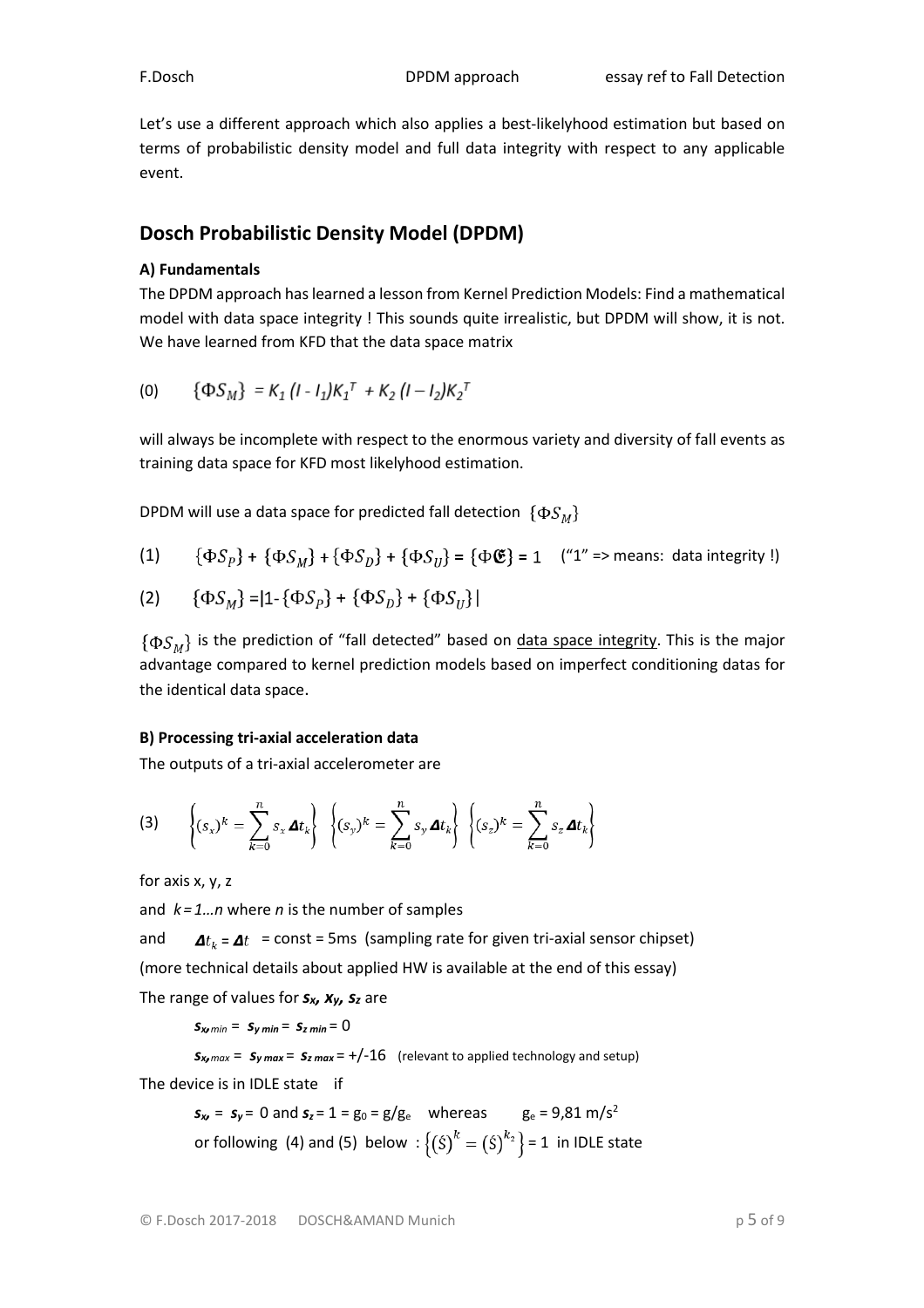The device is in free fall if

$$
s_w = s_y = 0
$$
 and  $s_z = 0$   
or following (4) and (5) below :  $\{(s)^k = (s)^{k_2}\}=0$  in FREE FALL state

A sampling rate of 5ms has shown to deliver sufficient time-axis resolution for DPDM approach. In fall or close-to-fall events the direction of the mobile device can change in inpredictable manner. Some fall-detection methods try to extract informations from such turns but in fact these informations deliver more ambiguities than convergencies for reliable verdicts regarding fall detection. In DPDM there is no need to compute with vectors (amplitude,angle) but it is sufficient to calculate with scalars whereas it is important not to miss any data from all three axes.

We can easily eliminate all direction-relevant datas by geometric addition:

$$
(4) \quad \left\{ \left( \acute{\mathbf{S}} \right)^{k_2} = \sqrt{((\acute{s}_x \mathbf{\Delta} t_k)^2 + (\acute{s}_y \mathbf{\Delta} t_k)^2 + (\acute{s}_z \mathbf{\Delta} t_k)^2)} \right\}
$$

The result is a scalar representing the total acceleration which has an impact on the device. We will see that we can dispense with square root as the quadratic transformation delivers even a better separation of datas close *S=0* and close to *S=1*, because

(5) 
$$
\{(s)^k = (s)^{k_2}\}\
$$
 for  $s^k = 0$  and  $s^k = 1$  (!)

Therefore we will use further-on

(6) 
$$
\{(S)^k = (s_x \mathbf{\Delta} t_k)^2 + (s_y \mathbf{\Delta} t_k)^2 + (s_z \mathbf{\Delta} t_k)^2\}
$$

How to calculate  $\{\Phi S_n\}$   $\{\Phi S_n\}$  and  $\{\Phi S_n\}$  ? We know from (2) that if we subtract them all from  $\{\Phi \mathfrak{E}\}=1$ , we will get a complete data space for  $\{\Phi S_M\}$  representing "fall detected" as prediction data space.

If we compare  $\{\Phi S_M\}$  with KFD we can approximately say

(7) 
$$
\{\Phi S_M\}_{KDF} \approx \{\Phi S_M\}_{DPDM} = \{\Phi S_M\}
$$

as  $\{\Phi S_M\}_{\text{DPDM}}$  is based on a data space integrity compared to  $\{\Phi S_M\}_{\text{KDF}}$  which is not.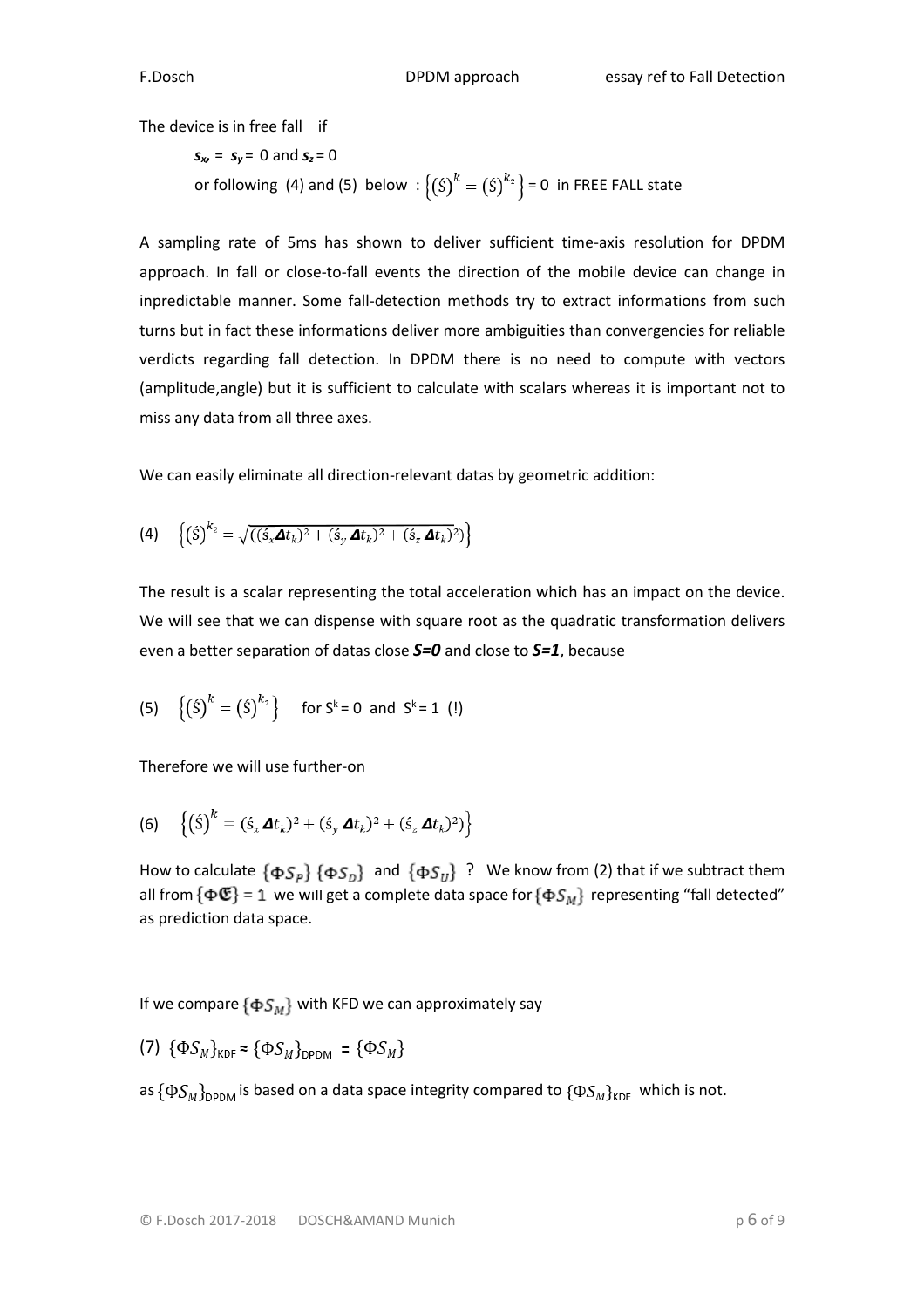The data spaces are related to

- $\{\Phi S_p\}$ probability density matrix for data space **p**roduct fall
- probability density matrix for data space **d**aily life
- $\{\Phi S_{II}\}$  probability density matrix for data space **u**nnormal movement

# **C) Elimination of time dependancy from**  $\left\{\left(\hat{S}\right)^k = \left(\hat{S}\right)^{k_2}\right\}$

The time-wise evaluation of a tri-axis data set is one of the most relevant characteristic which deliver an indefinite number of different fall events. Therefore many experimental results recommend pre- and post-analysis (later often called "Postures") around the assumed fall event in order get to more associations of a "real fall" or a "false fall". All these approaches stay imperfect in the face of the enormous variety of time-relevant characteristics.

DPDM eliminates the time dependancy of all data events. It its therefore irrelevant for the subsequent DPDM prediction if a fall is composed by several sections of fall datas. This is substantial advantage as moreover it significantly reduces the data  $\{\Phi S_n\}$   $\{\Phi S_n\}$  and  $\{\Phi S_n\}$ 

All  $\Delta t_k$  elements of  $\{\Phi S_p\}$   $\{\Phi S_p\}$  and  $\{\Phi S_v\}$  will be eliminated applying following transformations

$$
(8) \quad (S_p)_H^n = \sum_{k=0}^n k \sum_{\hat{S}=0}^{1-\delta} (\hat{S})^k \Delta t_k + \sum_{k=0}^n k \sum_{\hat{S}=1+\delta}^{S_{max}} (\hat{S})^k \Delta t_k \qquad \text{for } S \neq 1 \geq 0
$$
  
\n $\delta = (s_{min} + s_1)^n / 2$   
\n $k = \delta / 10 \dots \delta / 2$ 

$$
(9) \t(S_D)_H{}^n = \sum_{k=0}^n k \sum_{\hat{s}=1-\lambda+\delta}^{1+\lambda-\delta} (\hat{s})^k \Delta t_k \t\t \text{for } \hat{s} \neq 1 \geq 0
$$
  

$$
\lambda = (1+s_{max})/2
$$

$$
(10) \quad (S_U)_H^{\mathit{n}} = \sum_{k=0}^n k \sum_{\hat{s}=1-\lambda}^{1+\lambda} (\hat{s})^k \Delta t_k - \sum_{k=0}^n k \sum_{\hat{s}=1-\lambda+\delta}^{1+\lambda-\delta} (\hat{s})^k \Delta t_k
$$

which can be iteratively calculated by

(11) 
$$
(S_U)_H^n = \sum_{k=0}^n k \sum_{\hat{s}=1-\lambda}^{1+\lambda} (\hat{s})^k \Delta t_k - (S_D)_H^n
$$

The data spaces of  $(S_p)_H^m (S_p)_H^m$  and  $(S_v)_H^m$  do not contain any time-relevant parameter:

(12) 
$$
(S_p)_H^n = n_m(\hat{S}_p)^m = (S_p(S_n))_H^n
$$
 whereas  $n_m$  = resolution of  $\hat{S}$  (e.g.  $n_m = \delta/2$ )

(13) 
$$
(S_D)_H^2 = n_m(\dot{S}_D)^m = (S_D(S_n))_H^n
$$

(14) 
$$
(S_U)_H^n = n_m(\hat{S}_U)^m = (S_U(s_n))_H^n
$$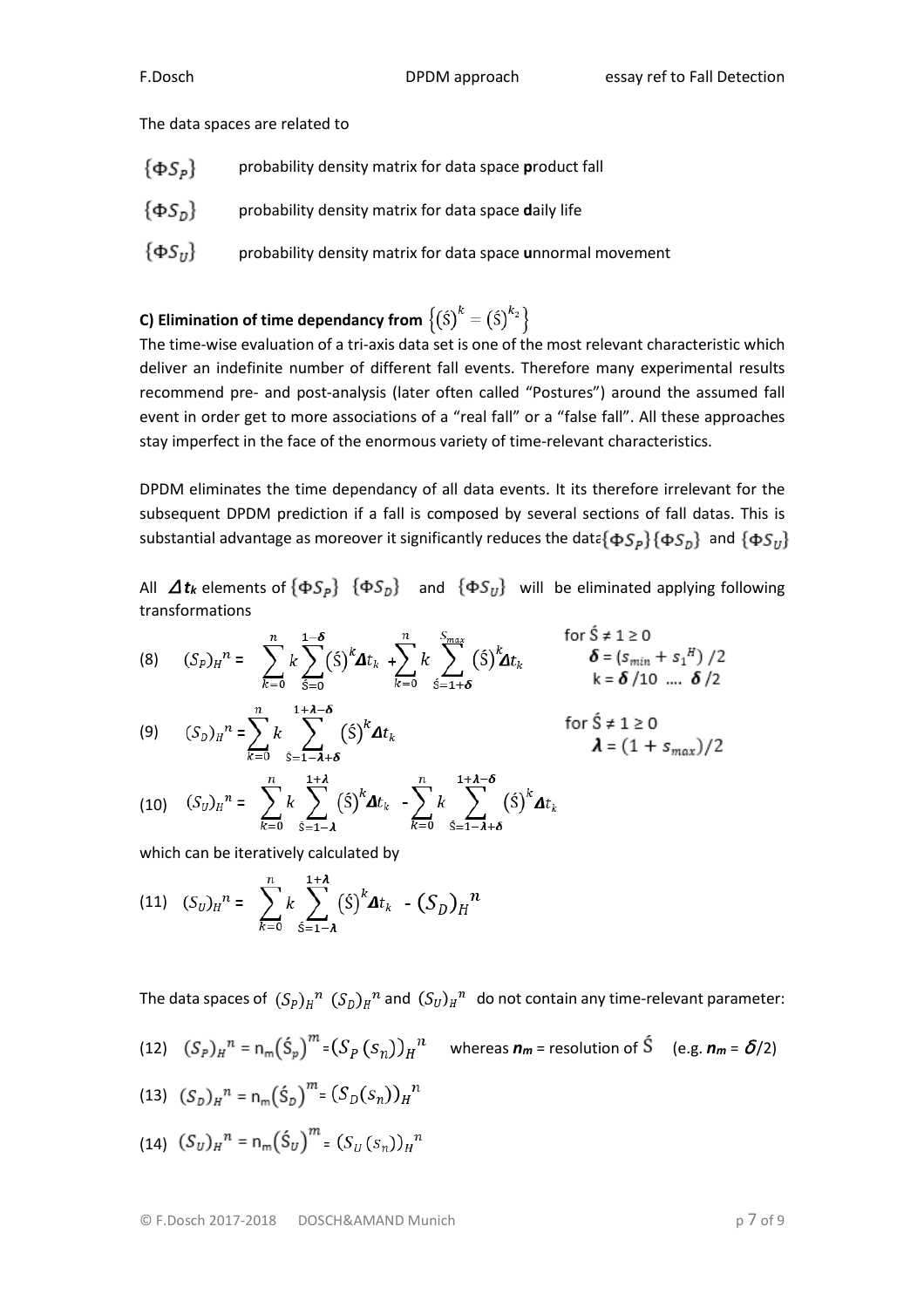Now we are one step before getting the wanted probability densities for the total data space.

All we have to do is to integrate  $(S_p)_H{}^n (S_v)_H{}^n (S_p)_H{}^n$  and exit the process when we have found the maximum sector for a discriminate of best-likelyhood projection for fall detection:

(15) 
$$
\{\Phi S_p\} = 1 - \int_{s_n=0+ \delta}^{s_n=1-\psi_{Pmax}} (S_p(s_n))_H^n ds_n \quad \psi_{Pmax} = \text{maximize } (\psi_F(|\Phi S_F - \Phi S_p|)/\Phi S_p) = \text{discrim}_{best}(S_p)
$$

$$
\{\Phi S_{P}\}\quad\text{range}\quad 0\ldots 1\text{-}\delta
$$

(16) 
$$
\{\Phi S_D\} = \int_{S_n=1 \cdot \lambda + \psi_D} (S_D(S_n))_H^n ds_n \quad \psi_{Dmax} = \text{maximize } (\psi_D(\|\Phi S_F - \Phi S_D\|)/\Phi S_D) = \text{discrim}_{\text{best}}(S_D)
$$

$$
\{\Phi S_D\} \text{ range } 1 \dots 0 + \lambda
$$

(17) 
$$
\{\Phi S_U\} = \int_{S_n=1 \cdot \lambda + \delta + \psi_U} (S_U(s_n))_H^n ds_n \quad \psi_{Umax} = \text{maximize } (\psi_U(\phi S_F - \phi S_U)) / \Phi S_U) = \text{discrim}_{\text{best}}(S_U)
$$

$$
\{\Phi S_U\} \text{ range } 1 \dots 0 + \lambda + \delta
$$

Finally we have found a best prediction for "fall event" according equation (2)

(2) 
$$
\{\Phi S_M\} = |1 - \{\Phi S_P\} + \{\Phi S_D\} + \{\Phi S_U\}|
$$

and we can easily calculate the extreme states

a) device in **IDLE State**  
\nwe know from (3) 
$$
\{(5)^k = (5)^{k_2} = 1 = idle state\}
$$
  
\nin (15)  $\{\Phi S_p\} = 1-(1) = 0$  in (16)  $\{\Phi S_p\} = 1$  in (17)  $\{\Phi S_y\} = 1$   
\ninto equation (2)  $\{\Phi S_M\} = |1-0-1-1| = 1$ 

b) device in **FREE FALL State**  
we know from (3) 
$$
\{(5)^k = (5)^{k_2} = 0 = free fall\}
$$
  
in (15)  $\{\Phi S_p\} = 1-(0) = 1$  in (16)  $\{\Phi S_p\} = 0$  in (17)  $\{\Phi S_y\} = 0$   
into equation (2)  $\{\Phi S_M\} = |1-1-0-0| = 0$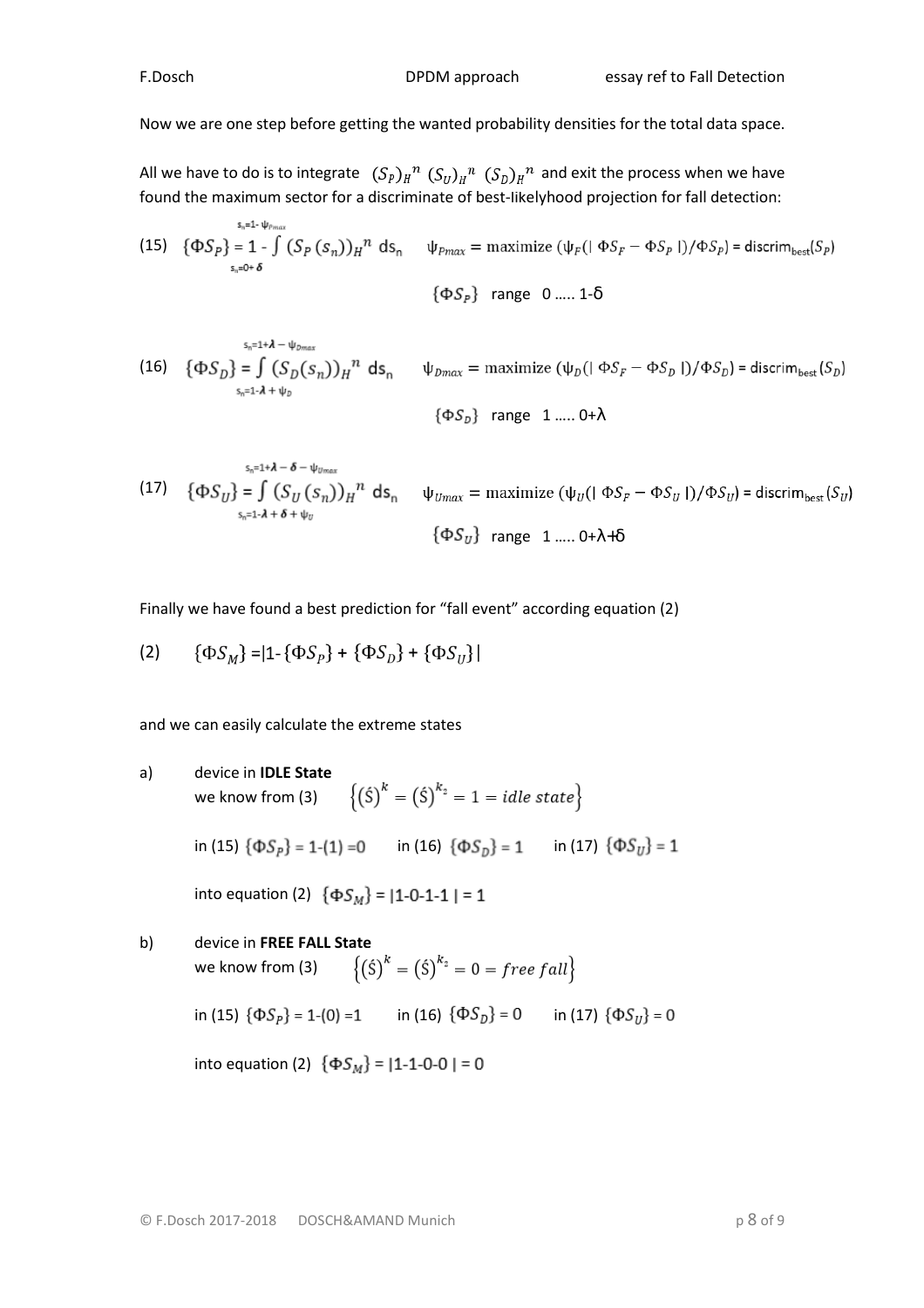and we can finally make decision

(18a)  $\{\Phi S_M\} > (0 + \delta) < 1$  "fall section" (18b)  $\{\Phi S_M\} \ge (1 + \lambda)$  , no fall section"

## **Conclusion**

DPDM is a new mathematical approach for fall detection. As KFD (Kernel Fisher Discriminant) DPDM is based on most-likelyhood prediction but its prediction is based on data integrity for fall discrimination and not on imperfect conditioning datas for the identical data space. Therefore DPDM is insensitive towards the enormous diversity of fall events because DPDM's probability density model completes all fall events as missing parts for data integrity.

The DPDM method delivers high sensitivity towards falls but avoids "false alarm"even for close-to-fall events. A further but major advantage of DPAM is its ultra low power consumption of average 50µAh which qualifies "always-on-DPDM" for mobile applications. This is possible in combination with ultra-low-power 3D/6D-axis sensor technology (e.g. STM LIS3DH @ 2µA) and a mathematical algorithm which can reliably evaluate fall events without any further assisting data sources (e.g. barometer) and post-event measures.

DPDM Fall Detection has been integrated into DA1432 DECT independent™ and subject to lab and field trials. First results delivered promising results. The trials will be intensified in 1Q2018. DA1432 will be available for OEM partners and B2B agreements end of 1Q2018. It is expected that DPDM feature will significantly upgrade the security and independancy of elderly people at home.

## **DECT indePendant ™ DA1432**

DA1432 is the daily assistant for elderly persons with maximum simplified MMI and inambiguos way of use, perfected for people with special needs. Beside Fall Detection, DA1432 is a one-button communication link to family & friends, a help-call-sequencer to predefined buddy list, a reminder to taking medikaments and the central control of Smart Home elements (smoke detector, door entry, temperature,…). Simple use and event associated voice announcements in native spoken languages are basic features of DA1432.

DA1432 is available from DOSCH&AMAND Products GmbH in OEM design.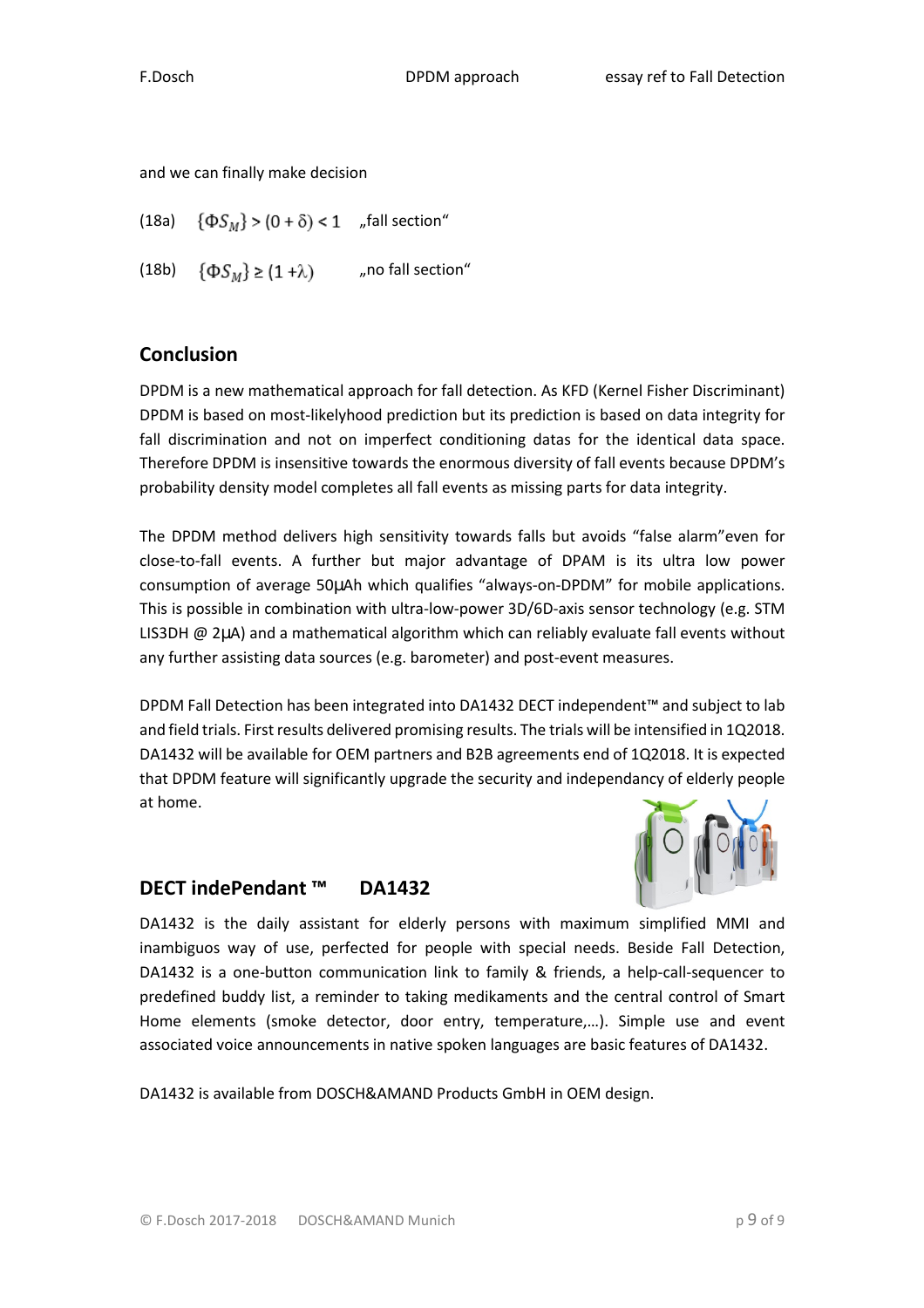### **D) Technical Datas (Hardware)**

| <b>DECT Hardware</b> | DCX79 and DCX81       | <b>DSP</b> Group                |
|----------------------|-----------------------|---------------------------------|
| <b>DECT Software</b> | <b>DECT GAP stack</b> | DOSCH&AMAND                     |
| 3-axes accelerometer | LIS3DH                | <b>STMicroelectronics Group</b> |
| LIS3DH (chipset)     | power consumption     | $2 \mu A$                       |
|                      | $g$ -scale $(x,y,z)$  | $+/- 2,4,8,16$                  |
|                      | output data rate      | 1 Hz  5 kHz                     |
|                      | data resolution       | 16 bit                          |
|                      | data output           | $12C$ or SPI                    |
|                      | micro packaging       | $3*3*1$ (mm)                    |
| DPDM FALL DETECTION  | Firmware on DCX chip  | DOSCH&AMAND                     |
|                      | processor             | ARM7 core                       |



BLOCK DIAGRAM tri-axial sensor technology